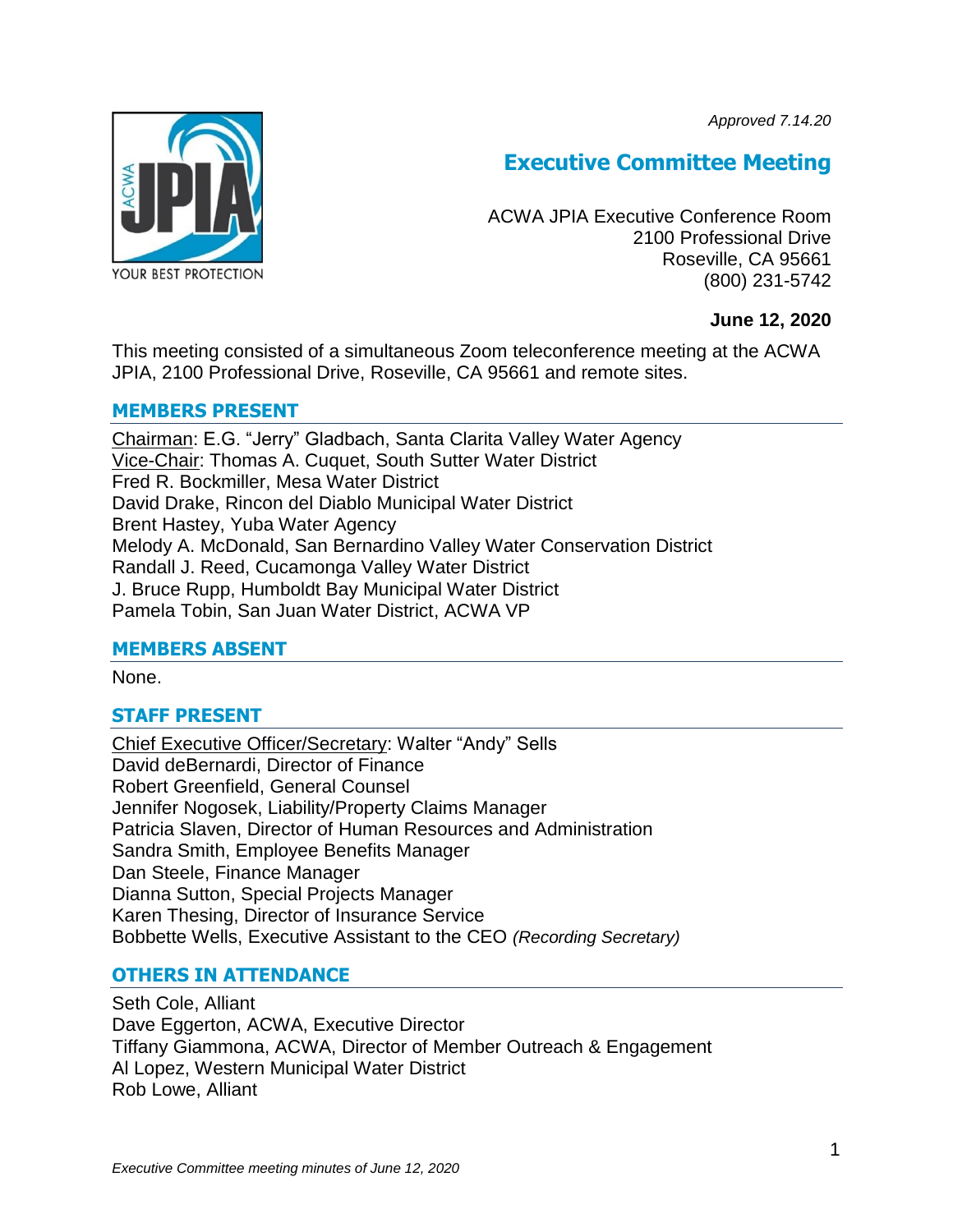# **WELCOME/CALL TO ORDER AND ANNOUNCEMENT OF QUORUM/INTRODUCTIONS**

Chairman Gladbach called the meeting to order at 10:04 a.m. Chairman Gladbach announced that there was a quorum. Mr. Sells reported all in attendance on the Zoom meeting.

# **PUBLIC COMMENT**

There were no members of the public in attendance.

# **CONSENT AGENDA**

Chairman Gladbach called for approval of the Consent Agenda:

M/S/C (Hastey/Tobin) (Bockmiller-Yes; Cuquet-Yes; Drake-Yes; Gladbach-Yes; Hastey-Yes; McDonald-Yes; Reed-Yes; Rupp-Yes; Tobin-Yes): That the Executive Committee approve the minutes of the June 1, 2020 meeting.

#### **ADMINISTRATION**

Meetings attended on behalf of the JPIA None stated.

# **PROGRAMS**

Property Program

Committee Chairman Cuquet reported on the recommendations of the Property Program Committee's meeting on June 11, 2020. The following action items were presented to the Executive Committee for approval:

M/S/C (Cuquet/Rupp) (Bockmiller-Yes; Cuquet-Yes; Drake-Yes; Gladbach-Yes; Hastey-Yes; McDonald-Yes; Reed-Yes; Rupp-Yes; Tobin-Yes): That the Executive Committee accept the recommendation of the Property Program to approve the amended 2020-2021 Memorandum of Property Coverage, Section II - Coverage Agreement to read as "All property must be scheduled prior to loss or within 90 days of acquisition in order for coverages and limits under the Memorandum Of Property Coverage, or purchased insurance or reinsurance, to apply."

M/S/C (Cuquet/Hastey) (Bockmiller-Yes; Cuquet-Yes; Drake-Yes; Gladbach-Yes; Hastey-Yes; McDonald-Yes; Reed-Yes; Rupp-Yes; Tobin-Yes): That the Executive Committee accept the recommendation of the Property Program Committee to approve the 2020-2021 Excess Renewal Terms and Pricing for a "Not to Exceed" rate of .0737 per \$100 of insured value.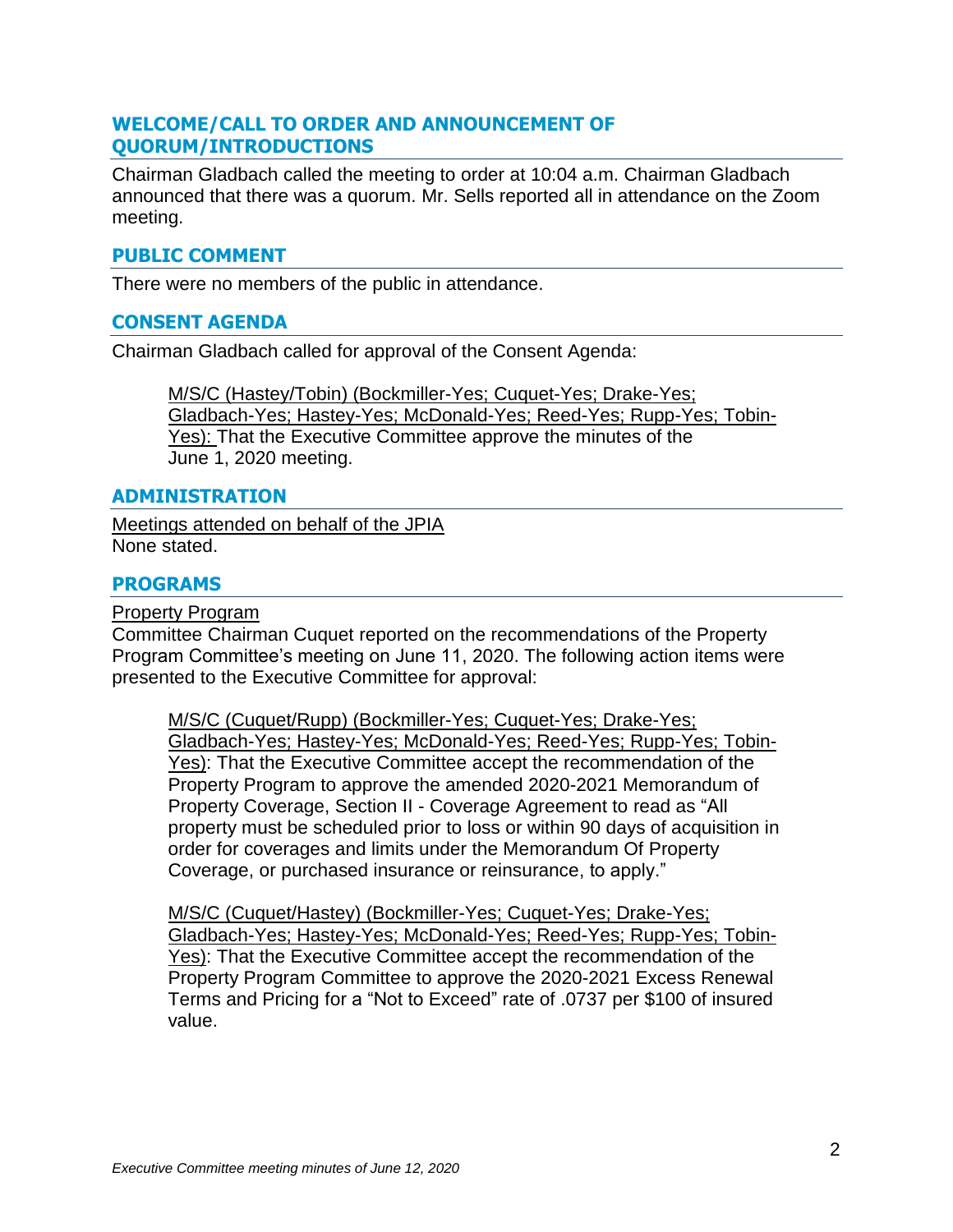M/S/C (Cuquet/Drake) (Bockmiller-Yes; Cuquet-Yes; Drake-Yes; Gladbach-Yes; Hastey-Yes; McDonald-Yes; Reed-Yes; Rupp-Yes; Tobin-Yes): That the Executive Committee accept the recommendation of the Property Program Committee to approve Option 2, 10% increase to the member pricing, with the rates as follows:

| <b>Real and Personal Property</b> | \$.089 |
|-----------------------------------|--------|
| Mobile Equipment                  | \$.134 |
| Automobiles                       | \$.757 |

#### **MEMBERSHIP**

#### Eastside Water District

Ms. Thesing presented Eastside Water District's application for admission into the Liability Program.

M/S/C (McDonald/Tobin) (Bockmiller-Yes; Cuquet-Yes; Drake-Yes; Gladbach-Yes; Hastey-Yes; McDonald-Yes; Reed-Yes; Rupp-Yes; Tobin-Yes): That the Executive Committee approve Eastside Water District's application for admission into the Liability Program.

#### Sierra Highlands Community Services District

Ms. Thesing presented Sierra Highlands Community Services District's application into the Property Program.

M/S/C (McDonald/Rupp) (Bockmiller-Yes; Cuquet-Yes; Drake-Yes; Gladbach-Yes; Hastey-Yes; McDonald-Yes; Reed-Yes; Rupp-Yes; Tobin-Yes): That the Executive Committee approve Sierra Highlands Community Services District's application into the Property Program.

# **MISCELLANEOUS**

Future agenda items None stated.

#### CEO update

Mr. Sells discussed the upcoming JPIA Summer Board meeting to be held on July 27, 2020. The meeting will be completely held online, possibly Zoom or other programs that JPIA staff are looking at. The main concern at this time is how to register the voting.

Ms. Thesing, Mr. deBernardi, Mr. Greenfield, and Ms. Slaven each gave updates on their departments. Mr. Eggerton was asked to give an update on ACWA.

# Availability for upcoming Executive Committee meetings

The next Executive Committee meeting has been scheduled for July 14, 2020 at 1:00 p.m.